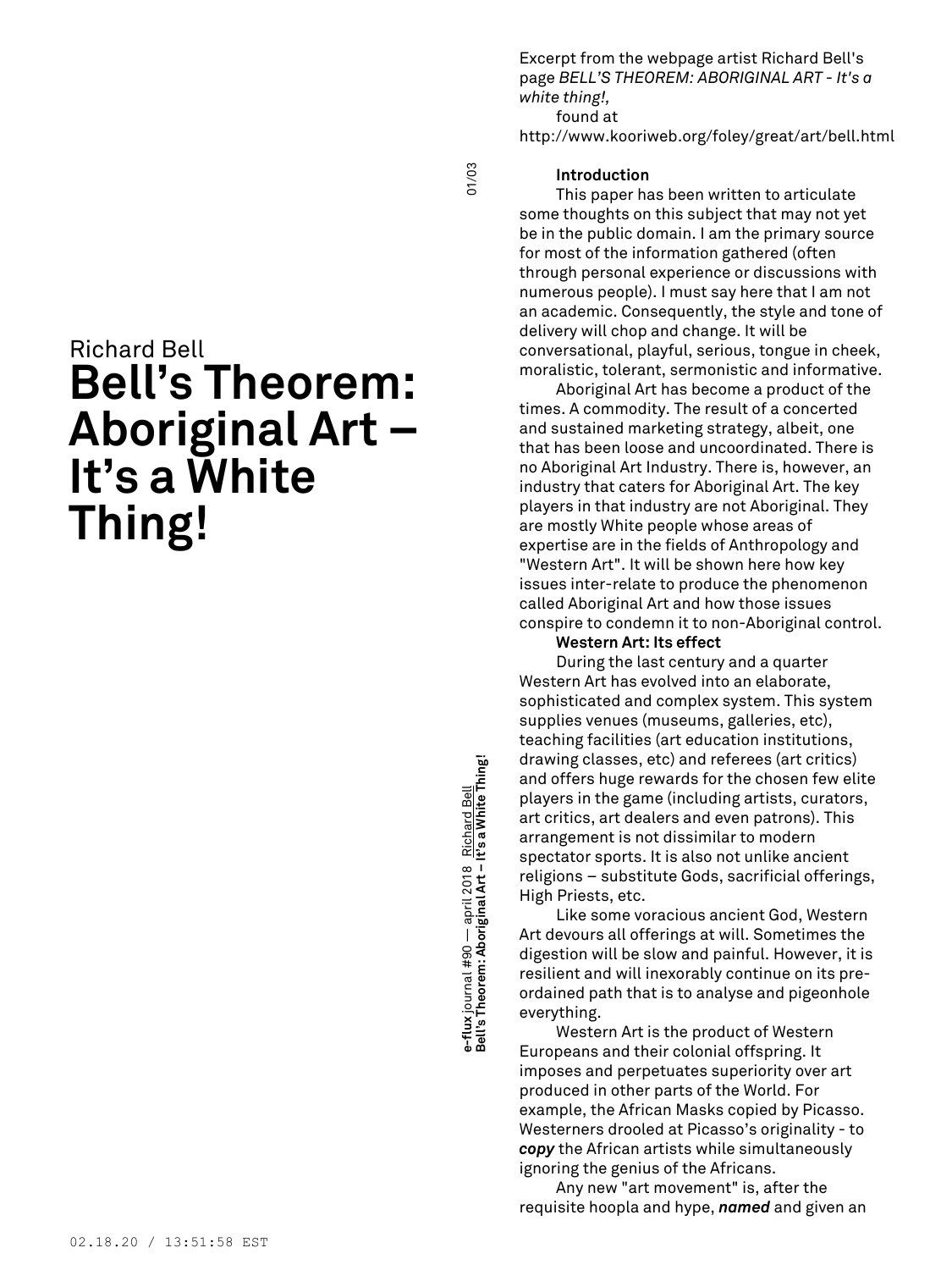**ISM**, that is duly attached to the end of a noun, e.g.. "Modernism". This "nounism" doesn't transfer to non-Western art. Words like primitive, ethnographic, provincialist or folk-art suffice. Below the ISMs are "Schools". A noun followed by School. For example, the Heidelberg School.

Aboriginal Art is considered a "movement" and as yet has not graduated to ISM status by being "named. I shall do so now. I **name** Aboriginal Art *HIEROWISM*. It is the modern hieroglyphics. Also, there is always controversy (lotsa rows) so I think it's appropriate. So. How is it that an unqualified Black **can't** name an Art Movement?

Prior to the 20th Century, art produced by Westerners from former colonies was not considered to be up to the standard of art produced by resident Europeans. The North Americans demanded, and begrudgingly attained, parity with their European cousins. In fact the axis of power has actually shifted away from Paris to New York and their artists are at the forefront of Western Art today. Not so their Antipodean counterparts who struggle with what has been called **The Provincialism Problem** (Terry Smith in his 1974 article of the same name). This has produced a cultural cringe of massive proportions that requires artists from provincial outposts to be able to merely aspire to mediocrity.

Provincialism permeates most levels of Australian society. Consequently, it weighs heavily on the industry catering for the art of Aboriginal Australians and renders most of those involved in that industry unworthy of the roles *they* have given themselves. It is unwise to market Aboriginal Art from the Western Art aesthetic and *attach* an Aboriginal Spirituality (an exploitative tactic that suggests that the purchaser can *buy* some). Perhaps it would be wiser to market this form of art from a purely Western construct. Demand that it be seen for what it is – as being among the World's best examples of Abstract Expressionism. Ditch the pretence of spirituality that consigns the art to ethnography and its attendant "glass ceiling". Ditch the cultural cringe and insert the art at the level of the best in western art avoiding the provincialism trap.

### **Spirituality and Ethnocentricity**

There is no doubt that attaching Spirituality during a sale of Aboriginal Art helps greatly in closing a deal. Western dissatisfaction with Christianity since the 1960s has sharpened focus in this area. However, important matters haven't been given due consideration. Matters such as:

The number of artists holding the knowledge is declining rapidly and the younger people are reluctant to take up the "Old Ways";

Given the above. A dying, soon dead, culture

is being raked over;

02/03

The image of the "Noble Savage" (from whence comes the spirituality) implies a position of racial superiority (consciously or not);

It is not necessary to invoke spirituality when promoting artists as individuals. Who they are. Where they're from. What they know. What they've done. These things become crucial. Perhaps the curators of the early shows were in such a rush to show the works that they hid their unprofessional (and superior) behaviour behind the "collective CV";

That a proliferation of white *experts* is belittling the people who own the culture. For example, the *NAMED* white *expert* is far better known than the mostly *unnamed* Aboriginal artists from the famous **Papunya School** of painters;

That the lack of Aboriginal input into areas of concern is continually overlooked has created the feeling that the culture is being stolen, etc.

Other important issues arise out of the "Ethnographic" approach to Aboriginal Art. Anthropologists play a crucial role in the *interpretation* of Aboriginal Art. Their approach is, by definition, ethnographic and its classification system fits cosily into Ethnographic Art. Consider the classification of "Urban Aboriginal Art". This is the work of people descended from the original owners of the heavily populated areas of the continent. Through a brutal colonisation process much of the culture has disappeared. However, what has survived is important. **The Dreamtime** is the past, the present and the future. The Urban artists are still telling dreamtime stories, albeit, contemporary ones. The Dreamings (of the favoured "real Aborigines" from the least settled areas) actually pass deep into Urban territories. In short, the Dreamings cannot be complete without reciprocity between the supposed real Aboriginals of the North and the supposed Unreal or inauthentic Aboriginals of the South.

Many Urban artists have rejected the ethnoclassification of Aboriginal Art to the extent they don't participate in Aboriginal shows. They see themselves as **artists** – not as *Aboriginal* artists.

The real problem arises out of the very nature of Western Art. Westerners need to sort and categorise everything in order to make sense of the World. That they do so in an ethnocentric manner is academic. The world of music is not dominated by Western Classical music different styles stand alongside each other with extensive cross-fertilisation from different cultures. Not so in visual art.

#### **The Art Centres**

Aboriginal Art has foreshadowed the establishment of community art centres throughout remote areas. These centres assist

**Bell's Theorem: Aboriginal Art – It's a White Thing!** 02/03 Richard Bell<br>It's a White Thing! **e-flux** journal #90 — april 2018 Richard Bell e-flux journal #90 — april 2018<br>Bell's Theorem: Aboriginal Art –